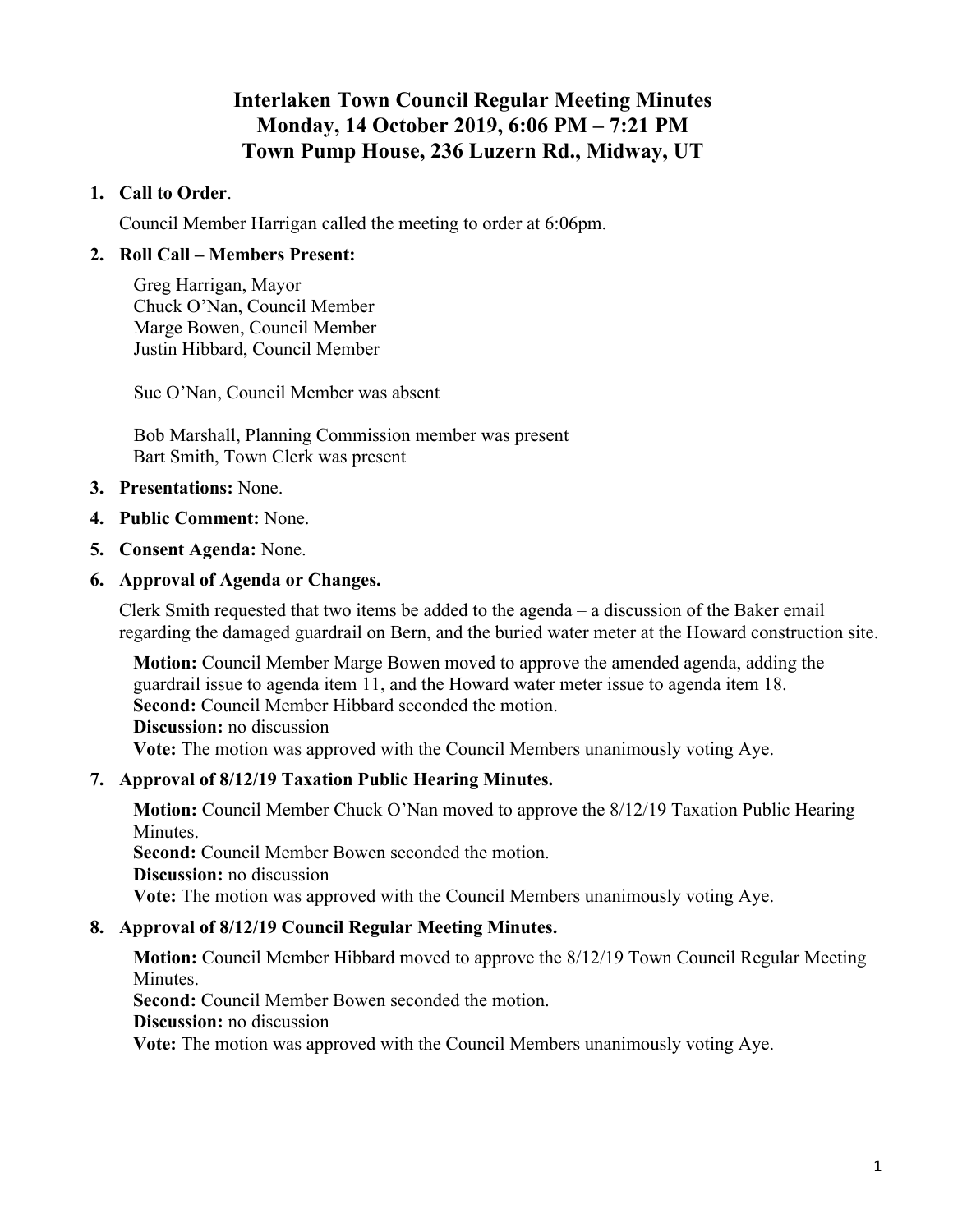## **9. Approval of 8/28/19 Council Regular Meeting Minutes.**

**Motion:** Council Member Bowen moved to approve the 8/28/19 Town Council Regular Meeting Minutes.

**Second:** Council Member Hibbard seconded the motion.

**Discussion:** no discussion

**Vote:** The motion was approved with the Council Members unanimously voting Aye.

# **10. Resolution – Cancellation of the 2019 Election**

The council considered a resolution to cancel the 2019 Interlaken Town Municipal Election, which it has the authority to do so under Utah State Code 20A-1-206, because the following conditions were satisfied:

- All municipal officers are elected at-large,
- The number of municipal officer candidates does not exceed the number of open at-large municipal offices for which the candidates have filed,
- There have been no write-in candidates filing for candidacy as of the deadline date,
- Each municipal officer candidate is unopposed
- There are no other municipal ballot propositions.

The council reviewed Resolution No. 2019-10-14 (see attachment) which would cancel the election.

**Motion:** Council Member Bowen moved to approve Resolution No. 2019-10-14, A Resolution for Cancellation of Interlaken Town's Municipal Election 2019 **Second:** Council Member Chuck O'Nan seconded the motion. **Discussion:** no discussion **Vote:** The motion was approved with the Council Members unanimously voting Aye.

# **11. Roads Update – Midway Sewer Core Sampling, Shoulder Repair, LTAP Study, Guardrails, Luzern Road Repair**

The council discussed the damaged asphalt at the end of Luzern Road. Chuck suggested we put larger stone in the shoulder on the downhill side to prevent more erosion, and that it would be smart to reinforce the slope. Chuck agreed that Eckles had a good job paving and that they should be paid.

MSD (Midway Sewer District) has begun repair work of their sewer system in town. They will notify us if they need to close roads while excavating. Eckles will re-pave any disturbed road sections. We will be able to inspect the asphalt layer when they excavate. The damaged area on Interlaken Drive, due to the Wilcox construction, will also be repaired by Eckles. Greg will coordinate the repair.

Shoulder repairs in Interlaken will have to be delayed until Spring, but Chuck and Greg will survey the areas before the snow falls.

The damaged guardrail at the top of Bern Way is a safety hazard. A quick fix is necessary before winter. Clerk Smith suggested we install jersey barriers until spring when a permanent repair can be accomplished. He will pursue that course. It was also recommended that the town post warning signs in that area of Bern and survey the remaining roads to identify sections that need additional signage.

The Bakers submitted a letter to the town expressing their concern over a dangerous section of the Interlaken-Bern Way Access road (see attachment). They requested that the town address this hazard by installing guardrails.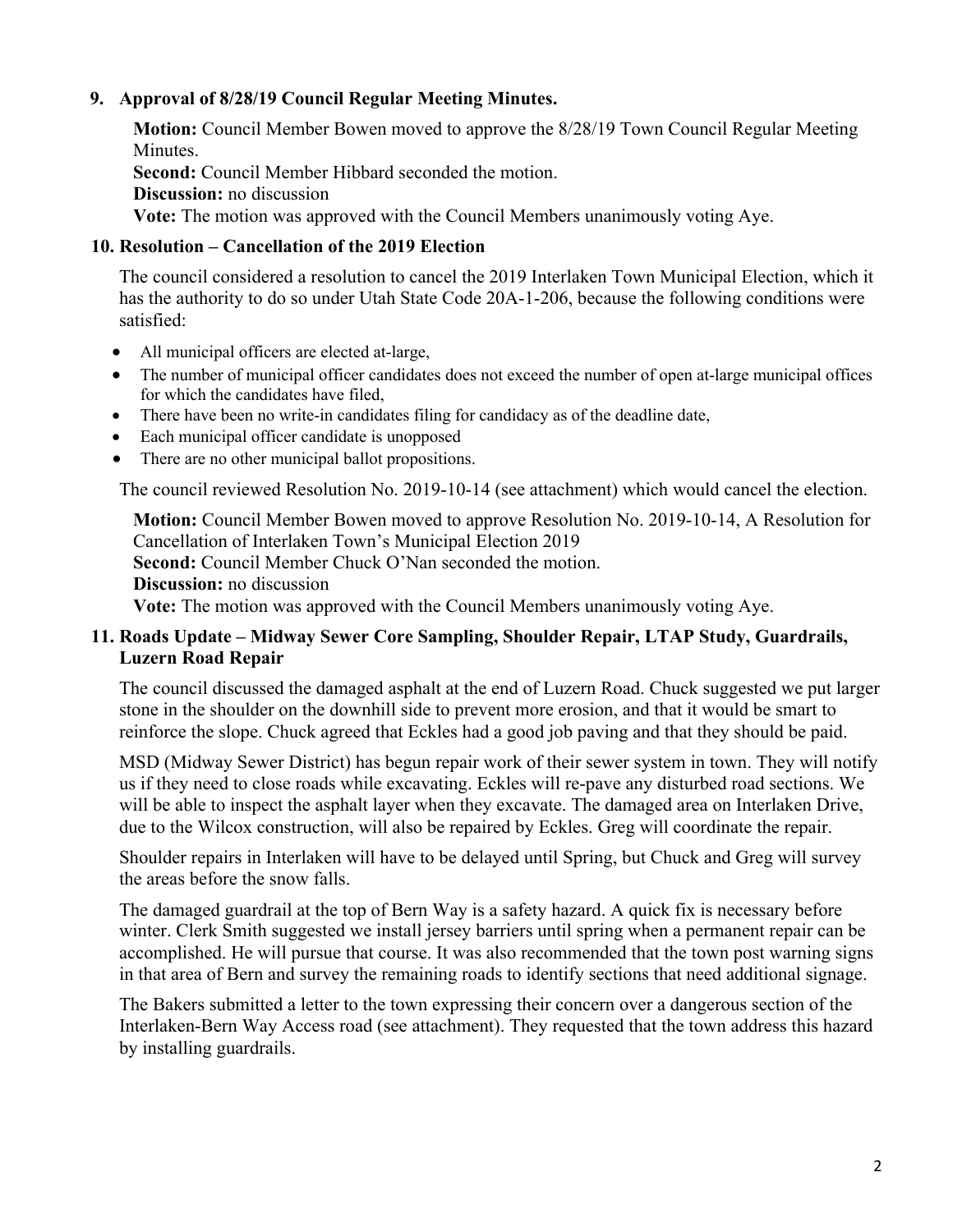The Utah LTAP road study commissioned by the town has been completed (see attachment). The next step is to review the findings with a LTAP representative and develop a long-term maintenance plan.

# **12. Water System and Road Improvement Grants Status**

The grant for the pump house generator is in progress. No other grants are available at this time. The \$6000 required for new pump meters will not be in the grant. Neither will any road work. Marge will look into a Bureau of Reclamation-Wasatch County meeting regarding grants.

We will know the status of our grant by  $1/31/2020$ . The grant is due 12/31/2019. Once we pay John Masek for his grant writing services, we can file for reimbursement from the state.

# **13. Pump House Generator Status**

The pump house generator project is on hold pending receipt of requested grant funding.

# **14. SuperDave Contract Approval**

Dave Morris is requesting an increase in his annual contract for snow removal, which starts November 1<sup>st</sup> (see attachment) and runs through March 31st. The proposed contract pays him \$7000 per month, an increase of \$500 per month over last year. The contract also stipulates 4 loads of salt. The council made a motion to approve the pay increase:

**Motion:** Council Member Bowen moved to approve the contract with SuperDave, with a payment of \$7000 per month, from November 1, 2019 through March 31, 2020. **Second:** Council Member Hibbard seconded the motion. **Discussion:** no discussion **Vote:** The motion was approved with the Council Members unanimously voting Aye.

# **15. Zenger – BHR Interlaken RMA Status**

Our lawyer is still negotiating with Zenger's lawyer on the RMA. The main issues for the town are protecting our secondary egress, restricting construction traffic on Interlaken Drive, the realignment of Edelweiss, and having the Zenger entity pay their fair share of Interlaken Drive maintenance.

# **16. Epic Resignation and New Engineering Firm Contract**

A contract with TO Engineering has been finalized – the town just needs to sign it. TO will take over the engineering duties related to building permits and inspections from Epic Engineering.Smith will work out the details of final payments with Epic and the transition to TO.

# **17. Fall Chipper Day**

Since the chipper pile is significantly smaller this fall, we may contract SuperDave to remove the material rather than chip it. We'll wait until the end of the month to decide. There are two piles in the town that need to be removed – they are currently in the shoulder. Smith will contact the owners and request they move the piles to the site next to the pump house.

# **18. Planning Commission – Epic Report and Building Status, Howard Water Meter**

- Gladwin Garage no concerns, ready to be refunded deposits
- Penman Remodel no updates
- Ekstrom Excavation SWPP issue was addressed, rock needs to be pushed back from roadway
- Barton Remodel engineer will submit revised drawings, Epic will approve next week
- HL&P Buried Power Line work is completed